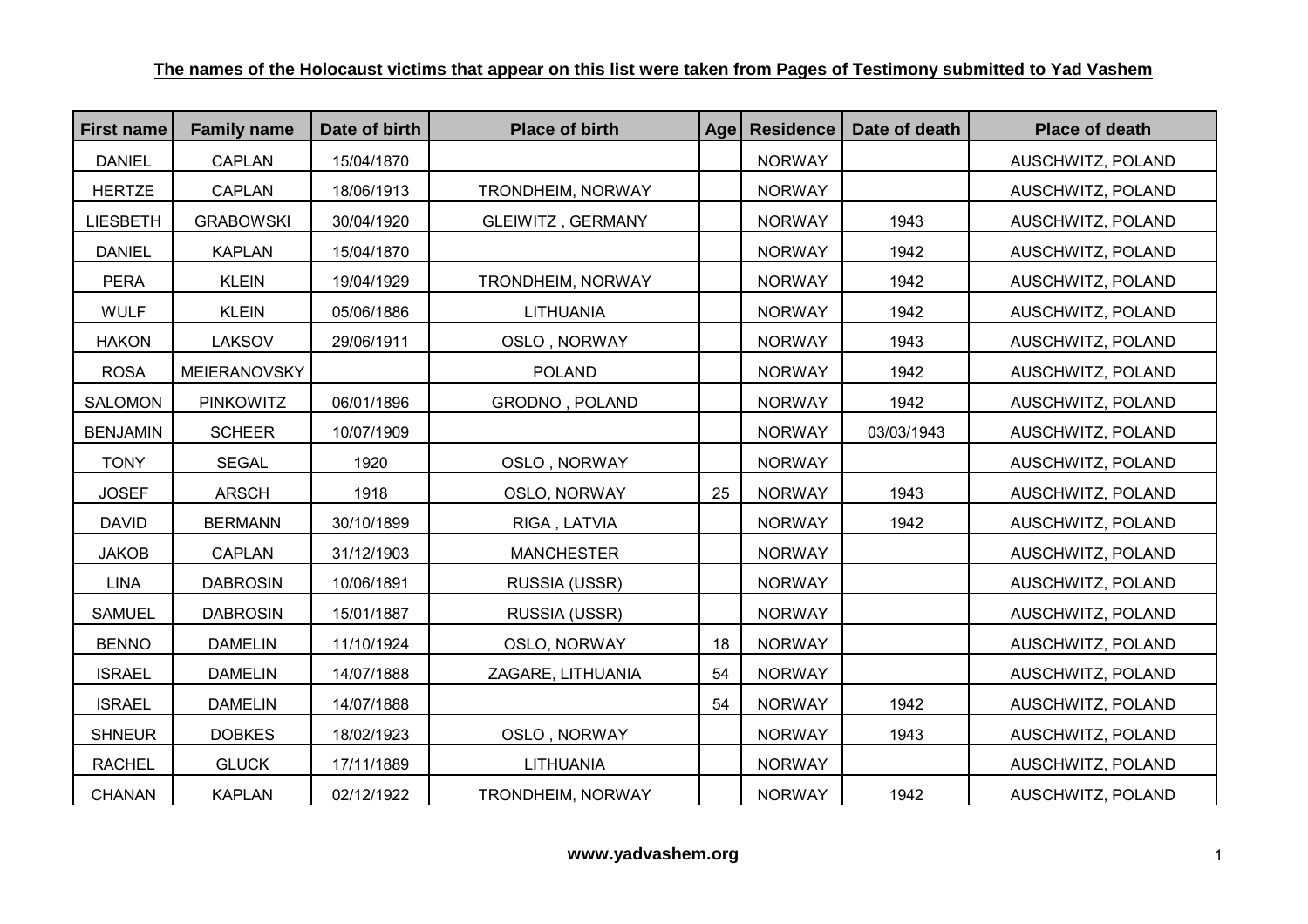| <b>First name</b> | <b>Family name</b> | Date of birth | <b>Place of birth</b> | Age | <b>Residence</b> | Date of death | <b>Place of death</b> |
|-------------------|--------------------|---------------|-----------------------|-----|------------------|---------------|-----------------------|
| <b>JAKAB</b>      | <b>KAPLAN</b>      | 03/12/1903    | MANCHESTER ENGLAND    |     | <b>NORWAY</b>    | 1942          | AUSCHWITZ, POLAND     |
| <b>ISAK</b>       | <b>KRUPP</b>       | 15/05/1905    | STETTIN, GERMANY      |     | <b>NORWAY</b>    | 1942          | AUSCHWITZ, POLAND     |
| <b>JAN</b>        | <b>KRUPP</b>       | 28/07/1942    | OSLO, NORWAY          | 1   | <b>NORWAY</b>    | 1942          | AUSCHWITZ, POLAND     |
| <b>RACHEL</b>     | <b>KRUPP</b>       | 10/08/1907    | OSLO, NORWAY          | 35  | <b>NORWAY</b>    | 1942          | AUSCHWITZ, POLAND     |
| <b>OSCAR</b>      | <b>LAHN</b>        |               | SANDEFJORD, NORWAY    |     | <b>NORWAY</b>    |               | AUSCHWITZ, POLAND     |
| <b>LEA</b>        | <b>LEVIN</b>       |               | TRONDHEIM, NORWAY     |     | <b>NORWAY</b>    |               | AUSCHWITZ, POLAND     |
| LIV               | <b>MARKUS</b>      | 23/01/1925    | ELVERUM, NORWAY       |     | <b>NORWAY</b>    |               | AUSCHWITZ, POLAND     |
| <b>RAGNAR</b>     | <b>MARKUS</b>      | 03/07/1937    | ELVERUM, NORWAY       |     | <b>NORWAY</b>    |               | AUSCHWITZ, POLAND     |
| <b>SELIK</b>      | <b>MARKUS</b>      | 23/05/1882    | PIKELIAI, LITHUANIA   | 60  | <b>NORWAY</b>    | 1942          | AUSCHWITZ, POLAND     |
| <b>SYLVIA</b>     | <b>MARKUS</b>      | 10/10/1927    | ELVERUM, NORWAY       |     | <b>NORWAY</b>    |               | AUSCHWITZ, POLAND     |
| <b>HERMAN</b>     | <b>MESNER</b>      | 12/05/1912    | OSLO, NORWAY          | 30  | <b>NORWAY</b>    | 1942          | AUSCHWITZ, POLAND     |
| <b>MARTIN</b>     | <b>MESZANSKY</b>   | 29/11/1904    | OSLO, NORWAY          |     | <b>NORWAY</b>    |               | AUSCHWITZ, POLAND     |
| <b>HERMANN</b>    | <b>RABINOWITZ</b>  | 30/10/1891    | RAJGROD, POLAND       | 52  | <b>NORWAY</b>    | 1943          | AUSCHWITZ, POLAND     |
| <b>MORITZ</b>     | <b>RABINOWITZ</b>  | 20/09/1887    | <b>POLAND</b>         | 55  | <b>NORWAY</b>    | 27/02/1942    | AUSCHWITZ, POLAND     |
| <b>EDITH</b>      | <b>REICHWALD</b>   | 16/08/1918    | HAUGESUND, NORWAY     | 25  | <b>NORWAY</b>    | 1943          | AUSCHWITZ, POLAND     |
| <b>HANS</b>       | <b>REICHWALD</b>   | 29/09/1916    | WIEN, AUSTRIA         | 26  | <b>NORWAY</b>    | 1943          | AUSCHWITZ, POLAND     |
| <b>JENNY</b>      | <b>SCHIDORSKY</b>  | 22/06/1882    |                       |     | <b>NORWAY</b>    | 1943          | AUSCHWITZ, POLAND     |
| <b>FLORRIE</b>    | <b>WATCHMAN</b>    |               | <b>LITHUANIA</b>      |     | <b>NORWAY</b>    |               | AUSCHWITZ, POLAND     |
| <b>BERNARD</b>    | <b>WILK</b>        | 1898          | LITHUANIA             | 44  | <b>NORWAY</b>    | 24/11/1942    | AUSCHWITZ, POLAND     |
| <b>ELKA</b>       | <b>APPELSIN</b>    |               |                       | 64  | <b>NORWAY</b>    |               | AUSCHWITZ, POLAND     |
| <b>DAVID</b>      | <b>BECKER</b>      |               | DRAMMEN, NORWAY       |     | <b>NORWAY</b>    |               | AUSCHWITZ, POLAND     |
| <b>FRIDA</b>      | <b>BECKER</b>      |               | OSLO, NORWAY          |     | <b>NORWAY</b>    |               | AUSCHWITZ, POLAND     |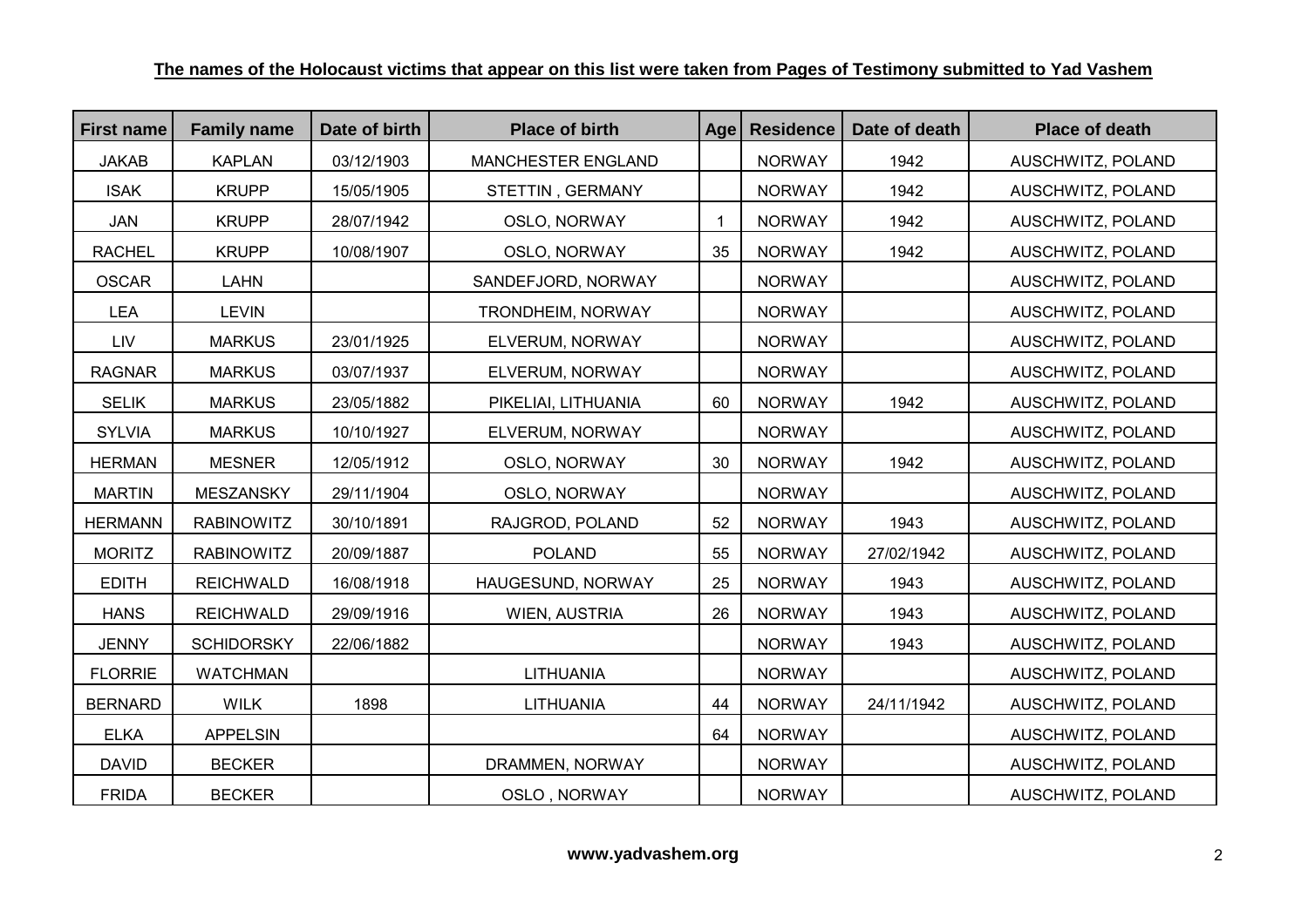| <b>First name</b> | <b>Family name</b> | Date of birth | <b>Place of birth</b>      | Age | <b>Residence</b> | Date of death | <b>Place of death</b>    |
|-------------------|--------------------|---------------|----------------------------|-----|------------------|---------------|--------------------------|
| <b>JUDITH</b>     | <b>BECKER</b>      |               |                            | 55  | <b>NORWAY</b>    |               | AUSCHWITZ, POLAND        |
| <b>LOUIS</b>      | <b>BECKER</b>      |               | OSLO, NORWAY               |     | <b>NORWAY</b>    |               | AUSCHWITZ, POLAND        |
| <b>MINA</b>       | <b>BECKER</b>      |               | <b>LITHUANIA</b>           |     | <b>NORWAY</b>    |               | AUSCHWITZ, POLAND        |
| <b>WULF</b>       | <b>BECKER</b>      |               | OSLO, NORWAY               |     | <b>NORWAY</b>    |               | AUSCHWITZ, POLAND        |
| <b>REBEKKA</b>    | <b>BLATT</b>       |               |                            | 47  | <b>NORWAY</b>    |               | AUSCHWITZ, POLAND        |
| <b>ALICE</b>      | <b>BORINSKI</b>    |               |                            | 51  | <b>NORWAY</b>    |               | AUSCHWITZ, POLAND        |
| <b>SOLLY</b>      | <b>CAPLAN</b>      |               | MANCHESTER, UNITED KINGDOM |     | <b>NORWAY</b>    |               | AUSCHWITZ, POLAND        |
| <b>JDA</b>        | <b>CLAES</b>       | 28/01/1930    | OSLO, NORWAY               |     | <b>NORWAY</b>    | 1943          | AUSCHWITZ, POLAND        |
| <b>THORA</b>      | <b>DAMELIN</b>     | 10/04/1894    |                            | 49  | <b>NORWAY</b>    | 1942          | AUSCHWITZ, POLAND        |
| <b>JACOB</b>      | <b>DOBKES</b>      | 24/12/1888    | WILNO, POLAND              |     | <b>NORWAY</b>    | 1943          | AUSCHWITZ, POLAND        |
| <b>KJELL</b>      | <b>DOBKES</b>      | 18/02/1923    | OSLO, NORWAY               | 19  | <b>NORWAY</b>    | 02/03/1943    | AUSCHWITZ, POLAND        |
| <b>KAETHE</b>     | <b>DWORSKY</b>     |               |                            | 41  | <b>NORWAY</b>    |               | AUSCHWITZ, POLAND        |
| <b>HERMANN</b>    | <b>FELDMANN</b>    |               |                            | 25  | <b>NORWAY</b>    |               | AUSCHWITZ, POLAND        |
| <b>EVA</b>        | <b>FISCHER</b>     |               | TRONDHEIM, NORWAY          |     | <b>NORWAY</b>    |               | AUSCHWITZ, POLAND        |
| <b>MARIE</b>      | <b>GANS</b>        |               |                            | 75  | <b>NORWAY</b>    |               | AUSCHWITZ, POLAND        |
| <b>HERMANN</b>    | <b>GETTLER</b>     |               |                            | 58  | <b>NORWAY</b>    |               | AUSCHWITZ, POLAND        |
| <b>SVEND</b>      | <b>GETTLER</b>     |               |                            | 31  | <b>NORWAY</b>    | 1943          | AUSCHWITZ, POLAND        |
| <b>YSAK</b>       | <b>GLUECK</b>      | 23/04/1915    | <b>TRONDHEIM, NORWAY</b>   |     | <b>NORWAY</b>    | 1942          | AUSCHWITZ, POLAND        |
| <b>PHILIPP</b>    | <b>GOSIAS</b>      |               |                            | 60  | <b>NORWAY</b>    |               | AUSCHWITZ, POLAND        |
| <b>JOSEF</b>      | <b>GRABOWSKI</b>   |               |                            | 32  | <b>NORWAY</b>    | 1943          | AUSCHWITZ, POLAND        |
| <b>EMIL</b>       | <b>GUNST</b>       |               |                            | 52  | <b>NORWAY</b>    |               | AUSCHWITZ, POLAND        |
| <b>JOSEF</b>      | <b>GUREWITZ</b>    |               |                            |     | <b>NORWAY</b>    |               | <b>AUSCHWITZ, POLAND</b> |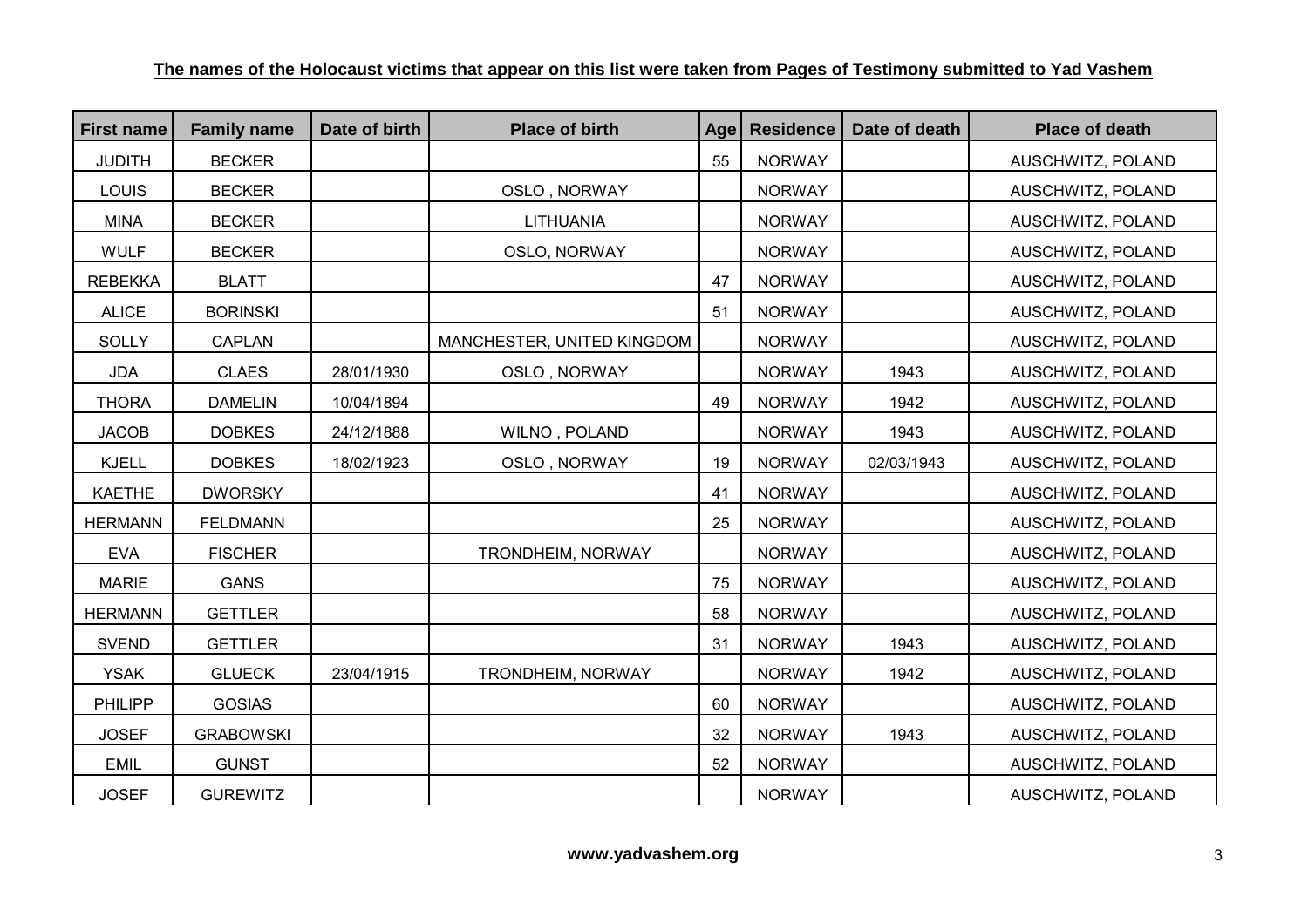| <b>First name</b> | <b>Family name</b> | Date of birth | <b>Place of birth</b> | Age | <b>Residence</b> | Date of death | <b>Place of death</b> |
|-------------------|--------------------|---------------|-----------------------|-----|------------------|---------------|-----------------------|
| <b>MICHAEL</b>    | <b>GUREWITZ</b>    |               |                       |     | <b>NORWAY</b>    |               | AUSCHWITZ, POLAND     |
| WILHELM           | <b>JAROSCHY</b>    |               |                       | 57  | <b>NORWAY</b>    |               | AUSCHWITZ, POLAND     |
| <b>HILDUR</b>     | <b>JOSEFF</b>      |               | OSLO, NORWAY          | 27  | <b>NORWAY</b>    |               | AUSCHWITZ, POLAND     |
| <b>SOLLY</b>      | <b>KAPLAN</b>      |               | <b>UNITED KINGDOM</b> |     | <b>NORWAY</b>    |               | AUSCHWITZ, POLAND     |
| <b>MAX</b>        | <b>KASSAN</b>      |               |                       | 34  | <b>NORWAY</b>    |               | AUSCHWITZ, POLAND     |
| <b>HERMAN</b>     | <b>LAHN</b>        |               | SANDEFJORD, NORWAY    | 23  | <b>NORWAY</b>    |               | AUSCHWITZ, POLAND     |
| <b>HAKON</b>      | <b>LAKSOV</b>      | 29/06/1911    | OSLO, NORWAY          |     | <b>NORWAY</b>    | 1943          | AUSCHWITZ, POLAND     |
| <b>ANNA</b>       | <b>LASNIK</b>      |               | OSLO, NORWAY          | 31  | <b>NORWAY</b>    |               | AUSCHWITZ, POLAND     |
| <b>DORA</b>       | <b>LASNIK</b>      |               | VILNIUS, POLAND       | 53  | <b>NORWAY</b>    |               | AUSCHWITZ, POLAND     |
| <b>DURA</b>       | <b>LASNIK</b>      |               | VILNIUS, POLAND       | 54  | <b>NORWAY</b>    |               | AUSCHWITZ, POLAND     |
| <b>ELIAS</b>      | <b>LASNIK</b>      |               | VILNIUS, POLAND       | 54  | <b>NORWAY</b>    |               | AUSCHWITZ, POLAND     |
| <b>ELIAS</b>      | <b>LASNIK</b>      |               | VILNIUS, POLAND       | 54  | <b>NORWAY</b>    |               | AUSCHWITZ, POLAND     |
| <b>KATHE</b>      | <b>LASNIK</b>      |               | OSLO, NORWAY          |     | <b>NORWAY</b>    |               | AUSCHWITZ, POLAND     |
| <b>KATHE</b>      | <b>LASNIK</b>      |               | OSLO, NORWAY          | 14  | <b>NORWAY</b>    |               | AUSCHWITZ, POLAND     |
| <b>LEOPOLD</b>    | <b>LEVIN</b>       |               | TRONDHEIM, NORWAY     |     | <b>NORWAY</b>    |               | AUSCHWITZ, POLAND     |
| <b>RAGNHILD</b>   | <b>LEVIN</b>       |               | TRONDHEIM, NORWAY     |     | <b>NORWAY</b>    |               | AUSCHWITZ, POLAND     |
| <b>MALKE</b>      | <b>MAHLER</b>      |               |                       |     | <b>NORWAY</b>    |               | AUSCHWITZ, POLAND     |
| <b>MINA</b>       | <b>MAHLER</b>      |               |                       |     | <b>NORWAY</b>    |               | AUSCHWITZ, POLAND     |
| <b>JAQUES</b>     | <b>MALINIAK</b>    |               |                       |     | <b>NORWAY</b>    |               | AUSCHWITZ, POLAND     |
| <b>MATHILDE</b>   | <b>MALINIAK</b>    |               |                       |     | <b>NORWAY</b>    |               | AUSCHWITZ, POLAND     |
| <b>JETTE</b>      | <b>MARKUS</b>      |               | <b>BAUSK, LATVIA</b>  | 52  | <b>NORWAY</b>    |               | AUSCHWITZ, POLAND     |
| LEIF              | <b>MARKUS</b>      |               | ELVERUM, NORWAY       | 23  | <b>NORWAY</b>    |               | AUSCHWITZ, POLAND     |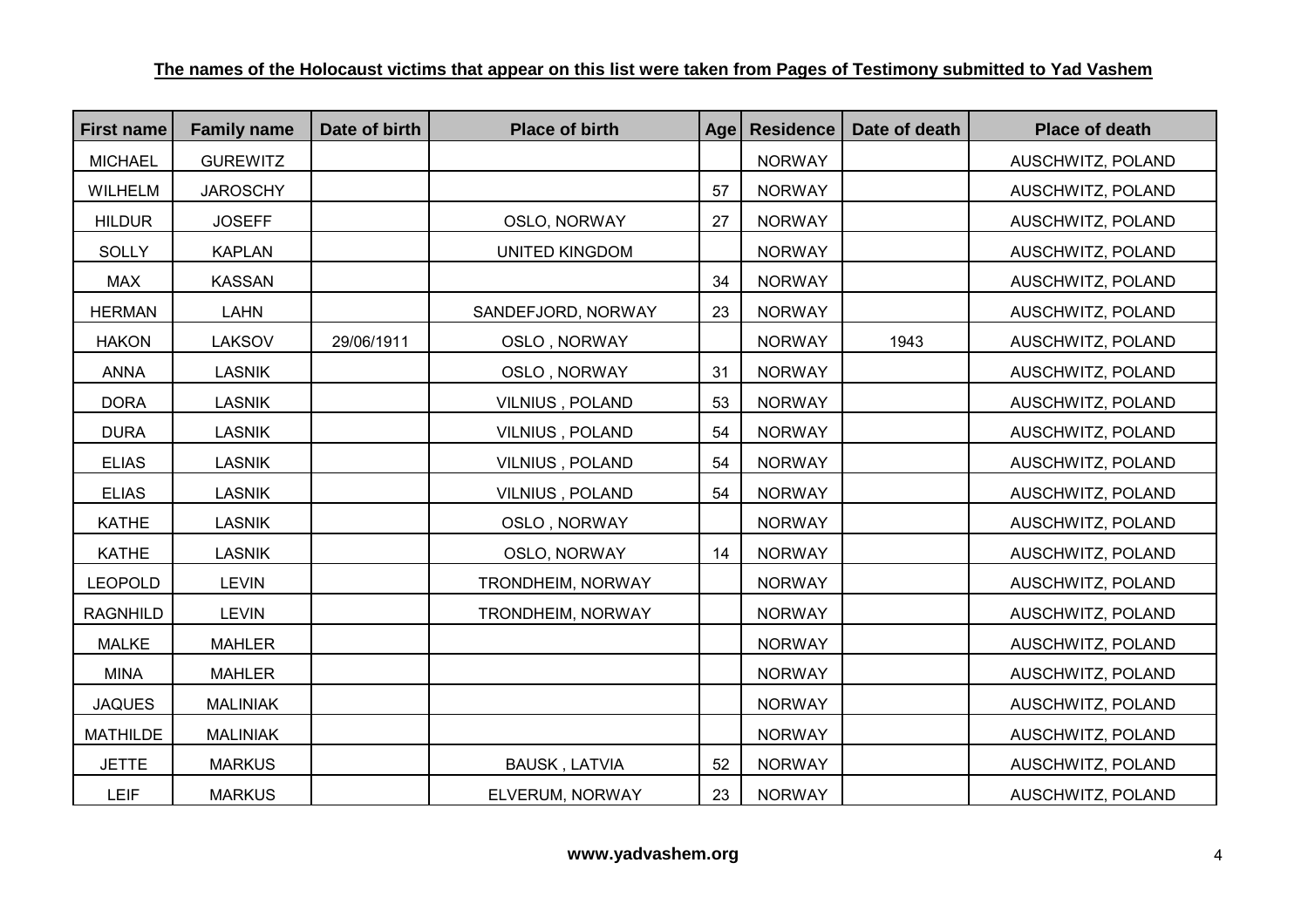| <b>First name</b> | <b>Family name</b>  | Date of birth | <b>Place of birth</b>    | Age | <b>Residence</b> | Date of death | <b>Place of death</b> |
|-------------------|---------------------|---------------|--------------------------|-----|------------------|---------------|-----------------------|
| LIV               | <b>MARKUS</b>       |               | ELVERUM, NORWAY          | 17  | <b>NORWAY</b>    |               | AUSCHWITZ, POLAND     |
| <b>RAGNAR</b>     | <b>MARKUS</b>       |               | ELVERUM, NORWAY          | 5   | <b>NORWAY</b>    |               | AUSCHWITZ, POLAND     |
| <b>SELIK</b>      | <b>MARKUS</b>       |               | PIKELIAI, LITHUANIA      | 60  | <b>NORWAY</b>    |               | AUSCHWITZ, POLAND     |
| <b>SYLVIA</b>     | <b>MARKUS</b>       |               | ELVERUM, NORWAY          | 16  | <b>NORWAY</b>    |               | AUSCHWITZ, POLAND     |
| <b>MORITZ</b>     | <b>MEIERANOVSKI</b> |               |                          | 62  | <b>NORWAY</b>    |               | AUSCHWITZ, POLAND     |
| <b>MORITZ</b>     | MEIERANOVSKY        |               | <b>UKRAINE</b>           |     | <b>NORWAY</b>    |               | AUSCHWITZ, POLAND     |
| <b>ROZA</b>       | MEIERANOVSKY        |               | VILNIUS, POLAND          |     | <b>NORWAY</b>    |               | AUSCHWITZ, POLAND     |
| <b>BERTHA</b>     | <b>MUELLER</b>      |               |                          |     | <b>NORWAY</b>    |               | AUSCHWITZ, POLAND     |
| <b>CECYLIE</b>    | <b>MUELLER</b>      |               |                          |     | <b>NORWAY</b>    |               | AUSCHWITZ, POLAND     |
| <b>LEONHARD</b>   | <b>ORNSTEIN</b>     |               |                          | 75  | <b>NORWAY</b>    |               | AUSCHWITZ, POLAND     |
| <b>IVAR</b>       | <b>PAIKIN</b>       | 03/06/1926    | OSLO, NORWAY             |     | <b>NORWAY</b>    | 1942          | AUSCHWITZ, POLAND     |
| <b>ZSJA</b>       | <b>PAUKIN</b>       | 01/11/1891    | ODESSA, UKRAINE (USSR)   |     | <b>NORWAY</b>    | 1942          | AUSCHWITZ, POLAND     |
| <b>ESTER</b>      | PHILIPPSOHN         |               | TRONDHEIM, NORWAY        | 40  | <b>NORWAY</b>    |               | AUSCHWITZ, POLAND     |
| <b>MAJA</b>       | PHILIPPSOHN         |               | <b>TRONDHEIM, NORWAY</b> | 31  | <b>NORWAY</b>    |               | AUSCHWITZ, POLAND     |
| WILHELM           | <b>ROTHKOPF</b>     |               |                          | 40  | <b>NORWAY</b>    |               | AUSCHWITZ, POLAND     |
| <b>LINA</b>       | <b>SCHAPOW</b>      |               |                          | 42  | <b>NORWAY</b>    |               | AUSCHWITZ, POLAND     |
| CARL              | <b>SCHEER</b>       | 14/05/1906    | <b>TRONDHEIM, NORWAY</b> |     | <b>NORWAY</b>    | 14/04/1943    | AUSCHWITZ, POLAND     |
| <b>LEONARD</b>    | <b>SCHEER</b>       | 12/04/1919    |                          |     | <b>NORWAY</b>    | 1943          | AUSCHWITZ, POLAND     |
| <b>WILLY</b>      | <b>SCHERMANN</b>    |               |                          | 25  | <b>NORWAY</b>    |               | AUSCHWITZ, POLAND     |
| <b>SARA</b>       | <b>SEGEAL</b>       |               | OSLO, NORWAY             |     | <b>NORWAY</b>    |               | AUSCHWITZ, POLAND     |
| <b>ISRAEL</b>     | <b>STEINFELD</b>    | 30/05/1889    | <b>JOENKOEPING</b>       |     | <b>NORWAY</b>    | 15/05/1943    | AUSCHWITZ, POLAND     |
| <b>LEA</b>        | <b>STEINFELD</b>    |               | OSLO, NORWAY             |     | <b>NORWAY</b>    |               | AUSCHWITZ, POLAND     |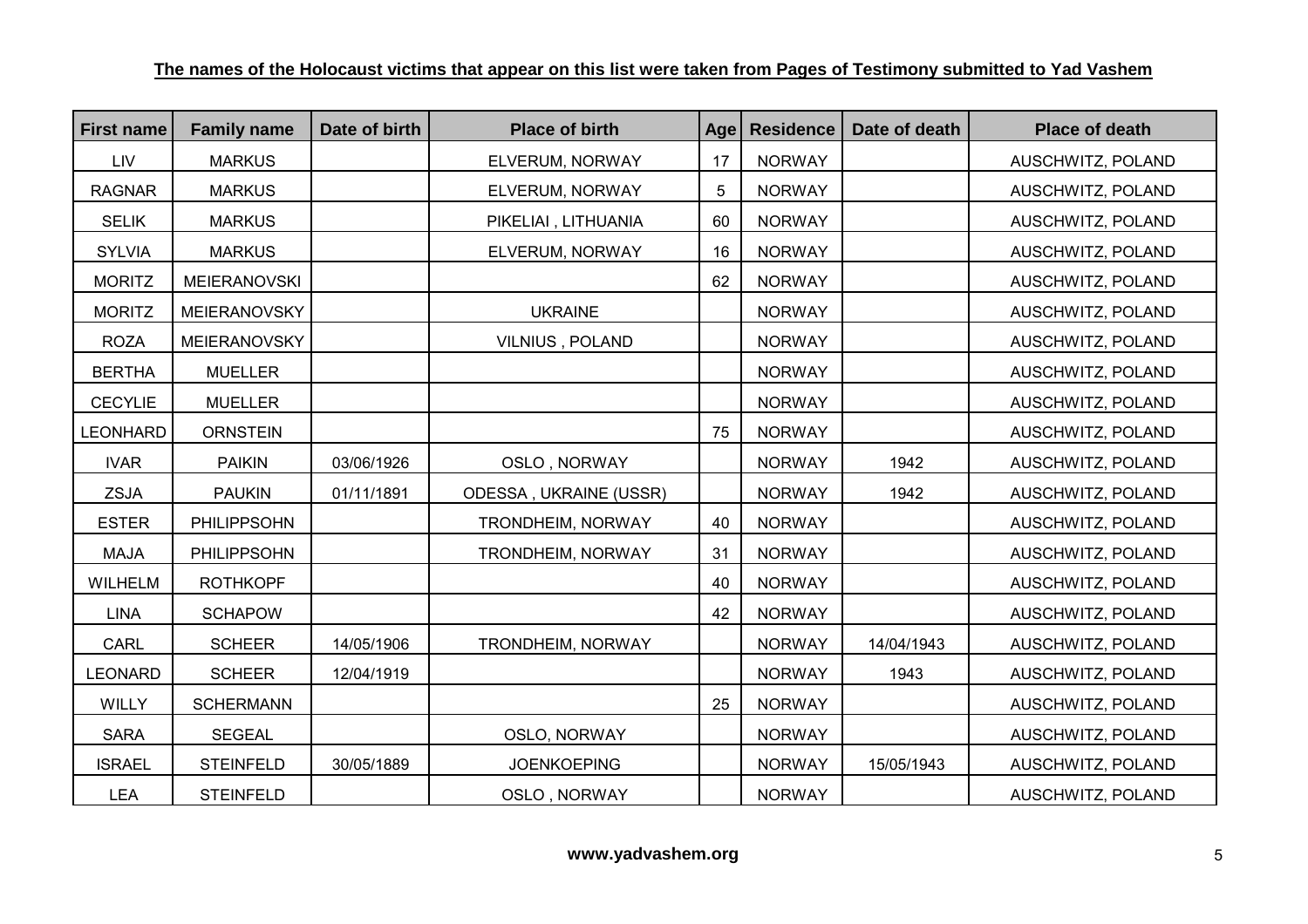| <b>First name</b> | <b>Family name</b> | Date of birth | <b>Place of birth</b>      | Age | <b>Residence</b> | Date of death | <b>Place of death</b> |
|-------------------|--------------------|---------------|----------------------------|-----|------------------|---------------|-----------------------|
| <b>LEA</b>        | <b>STEINFELD</b>   |               | OSLO, NORWAY               | 47  | <b>NORWAY</b>    |               | AUSCHWITZ, POLAND     |
| <b>MORTEN</b>     | <b>STEINFELD</b>   | 07/06/1925    | AALESUND, NORWAY           |     | <b>NORWAY</b>    | 03/03/1943    | AUSCHWITZ, POLAND     |
| <b>RASCHE</b>     | <b>STEINFELD</b>   |               | OSLO, NORWAY               |     | <b>NORWAY</b>    |               | AUSCHWITZ, POLAND     |
| <b>REIDUN</b>     | <b>STEINFELD</b>   |               | OSLO, NORWAY               | 21  | <b>NORWAY</b>    |               | AUSCHWITZ, POLAND     |
| <b>CAROLINE</b>   | <b>TREBITSCH</b>   |               |                            | 63  | <b>NORWAY</b>    |               | AUSCHWITZ, POLAND     |
| PHILIP            | <b>WATCHMAN</b>    |               |                            |     | <b>NORWAY</b>    |               | AUSCHWITZ, POLAND     |
| <b>IDA</b>        | <b>WEINER</b>      |               |                            |     | <b>NORWAY</b>    |               | AUSCHWITZ, POLAND     |
| <b>ABRAHAM</b>    | <b>KLEIN</b>       | 26/02/1926    | TRONDHEIM, NORWAY          |     | <b>NORWAY</b>    | 1942          | AUSCHWITZ, POLAND     |
| <b>IDA</b>        | <b>REICHENWALD</b> |               | GRAJEWO, POLAND            |     | <b>NORWAY</b>    |               | <b>BERGEN, NORWAY</b> |
| <b>LEIF</b>       | <b>MARKUS</b>      | 20/08/1919    | ELVERUM, NORWAY            | 23  | <b>NORWAY</b>    | 1942          | AUSCHWITZ, POLAND     |
| <b>HIRSCH</b>     | <b>KOMISSAR</b>    | 09/06/1887    | PARICHI, BELORUSSIA (USSR) |     | <b>NORWAY</b>    | 07/10/1942    |                       |
| <b>HERMAN</b>     | <b>SCHIDORSKY</b>  | 13/10/1887    | STOCKHOLM, SWEDEN          |     | <b>NORWAY</b>    | 13/11/1942    |                       |
| <b>ABEL</b>       | <b>LAHN</b>        | 1892          | <b>LITHUANIA</b>           |     | <b>NORWAY</b>    |               | <b>GERMANY</b>        |
| <b>HERMAN</b>     | <b>LAHN</b>        | 1920          | SANDEFJORD, NORWAY         |     | <b>NORWAY</b>    |               | <b>GERMANY</b>        |
| <b>OSCAR</b>      | <b>LAHN</b>        | 1922          | SANDEFJORD, NORWAY         |     | <b>NORWAY</b>    |               | <b>GERMANY</b>        |
| <b>HERMAN</b>     | <b>RABINOWICH</b>  |               | GRAJEWO, POLAND            | 50  | <b>NORWAY</b>    |               | <b>GERMANY</b>        |
| <b>MICHAEL</b>    | <b>PINTZOW</b>     |               |                            | 35  | <b>NORWAY</b>    | 1945          |                       |
| <b>HAAKON</b>     | <b>SORENSTEIN</b>  | 1920          | MOSS, NORWAY               | 22  | <b>NORWAY</b>    | 1942          | <b>GRINI, NORWAY</b>  |
| LEIB              | <b>SORENSTEIN</b>  | 1890          | FRANKFURT, GERMANY         | 52  | <b>NORWAY</b>    | 1942          | <b>GRINI, NORWAY</b>  |
| YAAKOV            | <b>SORENSTEIN</b>  | 1881          | FRANKFURT, GERMANY         | 61  | <b>NORWAY</b>    | 1942          | <b>GRINI, NORWAY</b>  |
| <b>KALMAN</b>     | <b>GLUCK</b>       | 14/06/1877    | פרויינבורג, LATVIA         |     | <b>NORWAY</b>    | 1942          | <b>NORWAY</b>         |
| <b>MORITZ</b>     | MEIERANOSKY        |               | <b>POLAND</b>              |     | <b>NORWAY</b>    | 1942          | AUSCHWITZ, POLAND     |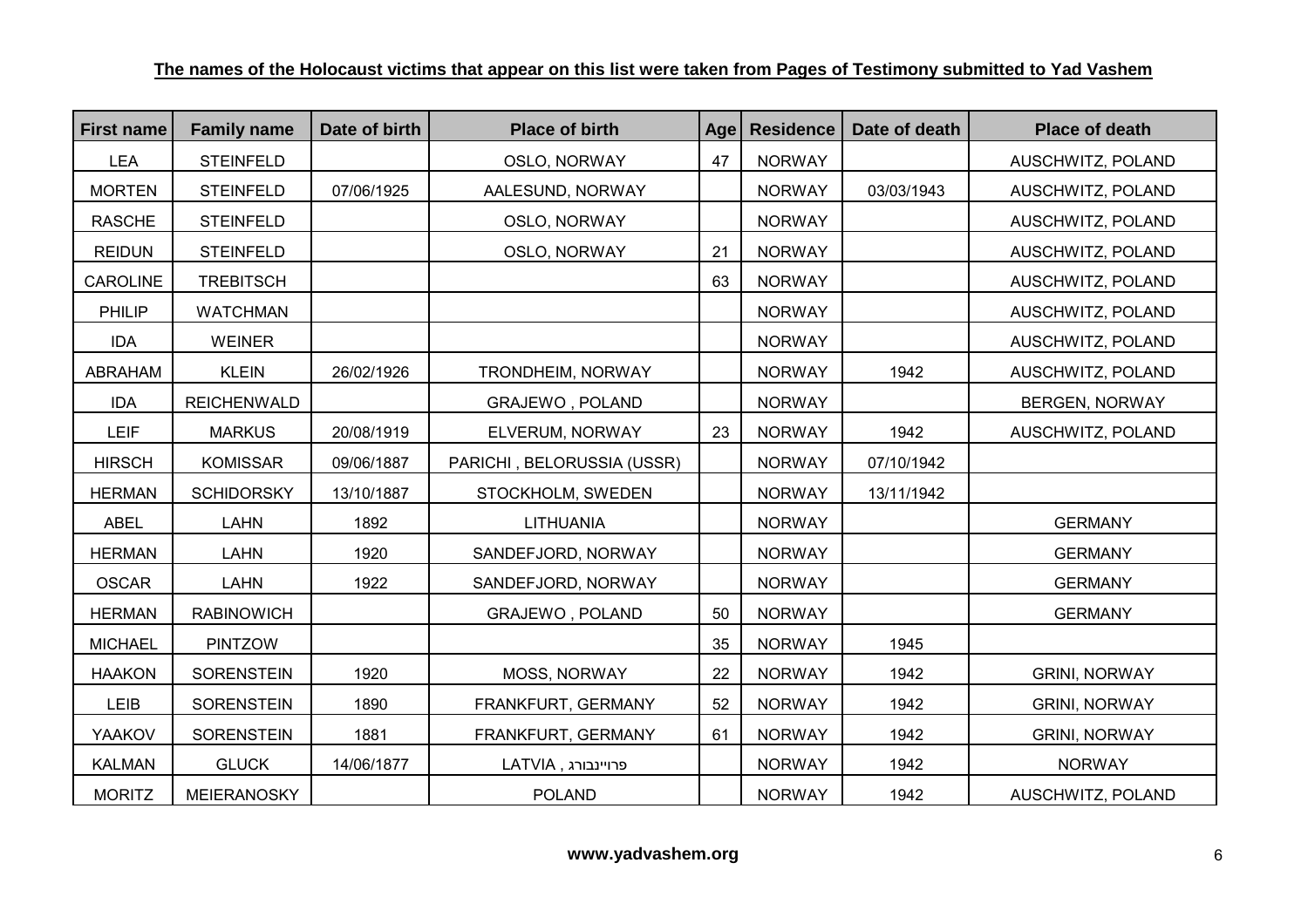| <b>First name</b> | <b>Family name</b> | Date of birth | <b>Place of birth</b>  | Age | <b>Residence</b> | Date of death | <b>Place of death</b>  |
|-------------------|--------------------|---------------|------------------------|-----|------------------|---------------|------------------------|
| <b>DOVID</b>      | <b>NACHEMSON</b>   |               |                        |     | <b>NORWAY</b>    |               | OSLO, NORWAY           |
| <b>GOODMAN</b>    | <b>NACHEMSON</b>   |               | KAUNAS, LITHUANIA      |     | <b>NORWAY</b>    |               | OSLO, NORWAY           |
| <b>NATAN</b>      | <b>REICHMAN</b>    | 1905          | OZORKOW, POLAND        |     | <b>NORWAY</b>    |               | OSLO, NORWAY           |
| <b>SCHMUL</b>     | <b>NACHEMSON</b>   |               |                        |     | <b>NORWAY</b>    |               | OSLO, NORWAY           |
| <b>MORITZ</b>     | <b>RABINOWITZ</b>  | 20/09/1887    | RAJGROD, POLAND        |     | <b>NORWAY</b>    | 17/02/1942    | SACHSENHAUSEN, GERMANY |
| <b>JOHN</b>       | <b>SCELOFSKY</b>   | 21/05/1887    | KARLSTAD, SWEDEN       | 55  | <b>NORWAY</b>    | 1942          | SACHSENHAUSEN, GERMANY |
| <b>JAKOV</b>      | <b>BOD</b>         |               |                        |     | <b>NORWAY</b>    |               |                        |
| <b>MARJASE</b>    | <b>BORUCHSTEIN</b> | 1910          | MITAWA, LATVIA         |     | <b>NORWAY</b>    |               |                        |
| <b>SIMON</b>      | <b>DAVIDSEN</b>    | 1905          | OSLO, NORWAY           |     | <b>NORWAY</b>    |               |                        |
| <b>LEON</b>       | <b>EISEN</b>       | 1897          | OSTRAU, CZECHOSLOVAKIA |     | <b>NORWAY</b>    |               |                        |
| <b>JACOB</b>      | <b>FRIED</b>       | 1880          | <b>LITHUANIA</b>       |     | <b>NORWAY</b>    |               |                        |
| <b>ELJAS</b>      | <b>GORWITZ</b>     |               | OSLO, NORWAY           |     | <b>NORWAY</b>    |               |                        |
| <b>ESTER</b>      | <b>GORWITZ</b>     |               | OSLO, NORWAY           |     | <b>NORWAY</b>    |               |                        |
| <b>HERMAN</b>     | <b>GORWITZ</b>     |               | OSLO, NORWAY           |     | <b>NORWAY</b>    |               |                        |
| <b>LINDA</b>      | <b>GORWITZ</b>     |               | LIBAU, LATVIA          |     | <b>NORWAY</b>    |               |                        |
| <b>EMIL</b>       | <b>GUNST</b>       |               | <b>CZECHOSLOVAKIA</b>  |     | <b>NORWAY</b>    |               |                        |
| <b>GERTY</b>      | <b>GUNST</b>       | 1932          | <b>CZECHOSLOVAKIA</b>  |     | <b>NORWAY</b>    |               |                        |
| <b>LILLY</b>      | <b>GUNST</b>       | 1911          | PILSEN, CZECHOSLOVAKIA |     | <b>NORWAY</b>    |               |                        |
| <b>ADOLF</b>      | <b>GURWITZ</b>     |               | LIBAU, LATVIA          |     | <b>NORWAY</b>    |               |                        |
| <b>DAWID</b>      | <b>GURWITZ</b>     |               | OSLO, NORWAY           |     | <b>NORWAY</b>    |               |                        |
| <b>EDEL</b>       | <b>GURWITZ</b>     |               | OSLO, NORWAY           |     | <b>NORWAY</b>    |               |                        |
| <b>LEOPOLD</b>    | <b>GURWITZ</b>     |               | OSLO, NORWAY           |     | <b>NORWAY</b>    |               |                        |